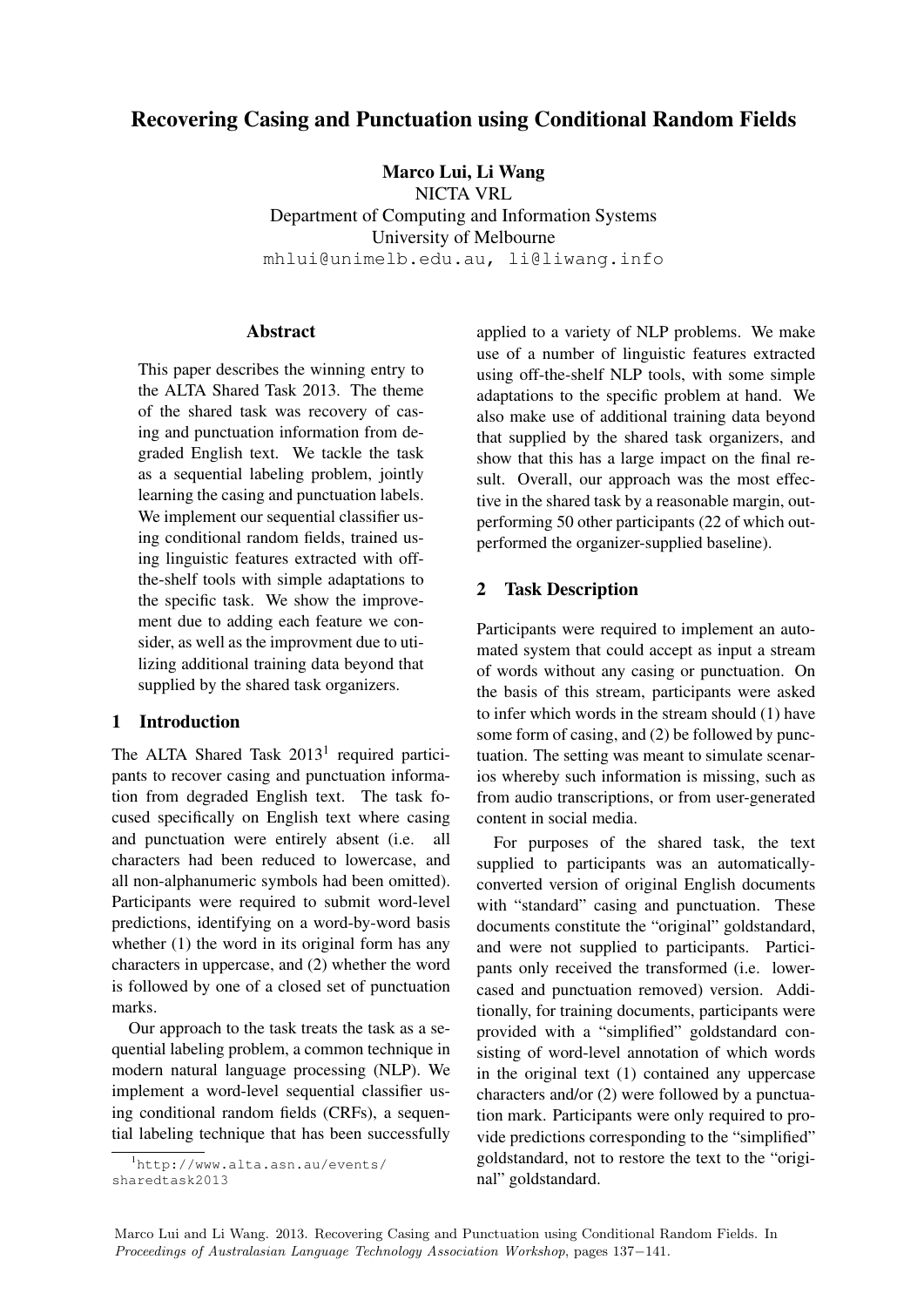The shared task was hosted on Kaggle<sup>2</sup>, a web platform for crowdsourced competitive data analytics. Kaggle provides the infrastructure for running a shared task, including user management, results tabulation and discussion forums. For evaluation, the macro-averaged F-score across the two types of word-level labels (casing and punctuation) was used. Participants were able to submit two attempts daily and received immediate feedback on the score obtained, which was also posted on a publicly-visible ranking known as the leaderboard. The initial data released to participants consisted of a "basic" training set of  $\approx$ 66k words and a test set of  $\approx$ 64k words, with a further  $\approx$ 300k words from English Wikipedia. The source of the "basic" training data and the test data was not officially revealed, but manual inspection showed that it was newswire data.

## 3 Methodology

Our main focus was to treat the task as a sequential labeling problem, which in recent NLP research has frequently been tackled using conditional random fields (Lafferty et al., 2001), a class of probabilistic graphical model that integrates information from multiple features, and has enjoyed success in tasks such as shallow parsing (Sha and Pereira, 2003). We apply CRFs to learn a sequential labeler for the shared task on the basis of 4 automatically-extracted features: the surface form of the word (WORD), the part-of-speech of the word in context (POS), IOB tags for verb and noun phrases (CHUNK) and named entity recognition with NE type such as person (NER).

POS, CHUNK and NER were extracted using SENNA v3.0 (Collobert et al., 2011), an off-theshelf shallow parsing system based on a neural network architecture. We chose SENNA for this task due to its near state-of-the-art accuracy on tagging tasks and relatively fast runtime. One challenge in using SENNA is that it expects input to be segmented at the sentence level. However, this information is obviously missing from the stream-of-words provided for the shared task. Restoring sentence boundaries is a non-trivial task, and automatic methods (e.g. Kiss and Strunk, 2006) typically make use of casing and punctuation information (e.g. a period followed by a capitalized word is highly indicative of a sentence boundary). In order to obtain POS, CHUNK and

NER tags from SENNA, we segmented the text using a fixed-size sliding window approach. From the original stream of words, we extracted pseudosentences consisting of sequences of 18 consecutive words. The start of each sequence was offset from the previous sequence by 6 words, resulting in each word in the original appearing in three pseudo-sentences (except the words right at the start and end of the stream). SENNA was used to tag each pseudo-sentence, and the final tag assigned to each word was the majority label amongst the three. The rationale behind this overlapping window approach was to allow each word to appear near the beginning, middle, and end of a pseudo-sentence, in case sentence position had an effect on SENNA's predictions. In practice, for over 92% of words all predictions were the same. We did not carry out an evaluation of the accuracy of SENNA's predictions due to a lack of goldstandard data, but anecdotally we observed that the POS and CHUNK output generally seemed sensible. We also observed that for NER, the output appeared to achieve high precision but rather low recall; this is likely due to SENNA normally utilizing casing and punctuation in carrying out NER.

#### 3.1 Sequence Labeler Implementation

To implement our sequence labeler, we made use of CRFSUITE version 0.12 (Okazaki, 2007). CRFSUITE provides a set of fast command-line tools with a simple data format for training and tagging. For our training, we used L2-regularized stochastic gradient descent, which we found to converge faster than the default limited-memory BFGS while attaining comparable extrema. We also made use of the supplied tools to facilitate sequential attribute generation. We based our feature template on the example template included with CRFSUITE for a chunking task. For WORD, single words are considered for a (-2,2) context (i.e. two words before and two words after, as well as word bigrams including the current word. For POS, CHUNK and NER, we used a  $(-2,2)$  context for single tags, bigrams and trigrams. This means that for word bigrams, we also utilized features that captured (1) two words before, and (2) two words after, in both cases excluding the target word itself.

We treated the task as a joint learning problem over the casing and punctuation labels, reasoning that the two tasks are highly mutually informative,

<sup>2</sup>http://www.kaggle.com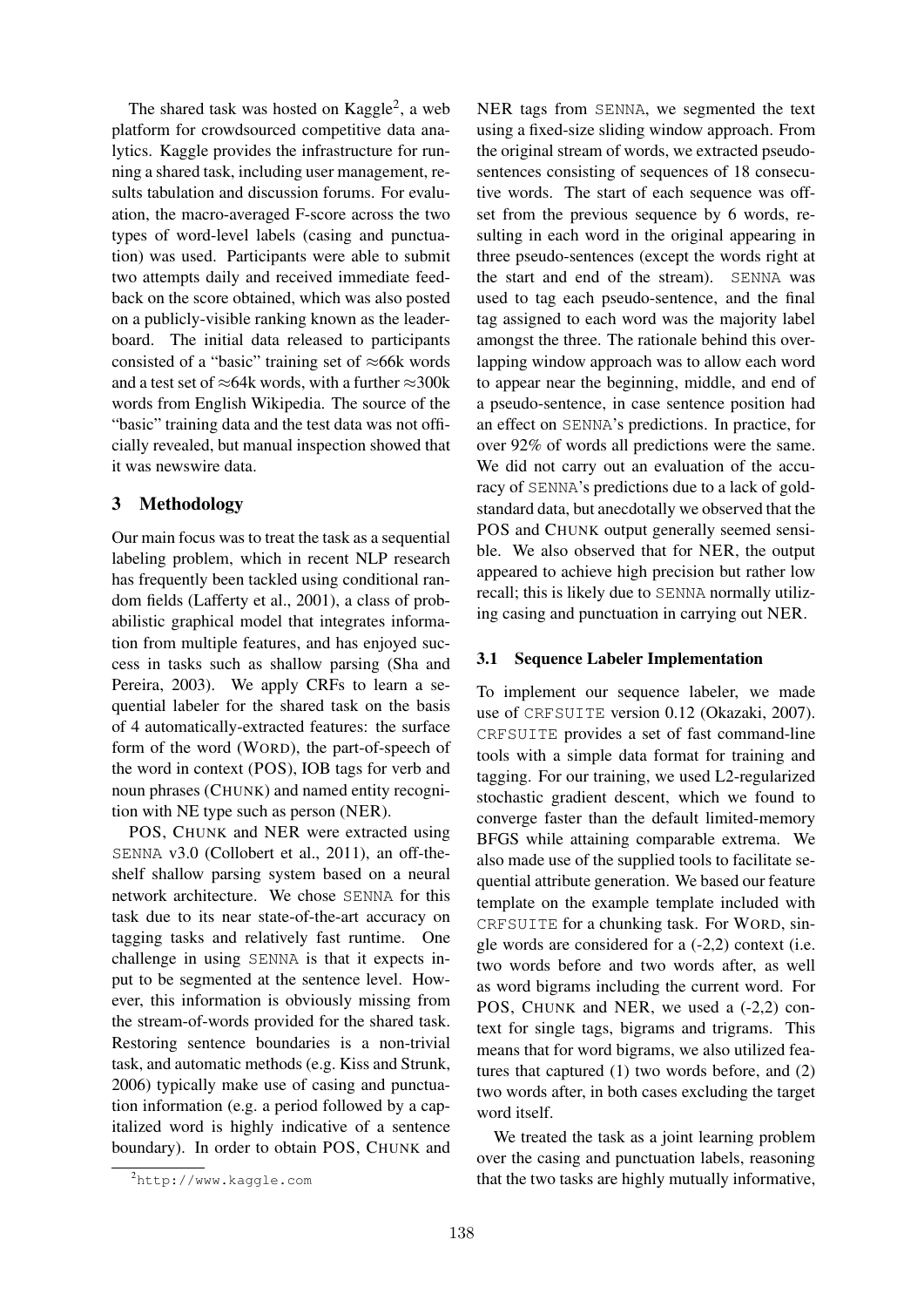| Feature     |       | Case Punc | Avg   |
|-------------|-------|-----------|-------|
| <b>WORD</b> | 0.469 | 0.453     | 0.461 |
| $+POS$      | 0.607 | 0.577     | 0.592 |
| $+$ CHUNK   | 0.627 | 0.592     | 0.610 |
| $+NER$      | 0.636 | 0.597     | 0.617 |

Table 1: F-score attained by adding each feature incrementally, using only the organizer-supplied train data, broken down over the two component tasks. The average of the two components is the metric by which the shared task was judged.

as certain punctuation strongly influences the casing in the immediate context, e.g. a period often ends a sentence and thus a word followed by a period is expected to be followed by a capitalized word. We trained the labeler to output four distinct labels: (FF) the word should not be capitalized and should not be followed by punctuation, (FT) the word should not be capitalized and should be followed by punctuation, (TF) the word should be capitalized and should not be followed by punctuation, and (TT) the word should be capitalized and should be followed by punctuation.

We applied the same pseudo-sentence segmentation to the text that was carried out to pre-process the word stream for use with SENNA, and again the majority label amongst the three predictions was used as the final output.

Table 1 summarizes the effect of adding each feature to the system, using only the "basic" training data. The result attained using only word features is marginally better than the organizersupplied hidden Markov model baseline (0.461 vs 0.449). The biggest gain is seen by adding POS, and further improvements are achieved by using CHUNK and NER.

### 4 Additional Data Used

The feature set and labeler setup we outline above, combined with the "basic" training data provided by the shared task organizers resulted in a system that attained F-score of 0.617, comfortably exceeding the organizer-posted baseline of 0.449 utilizing a hidden Markov model on the same training data. Adding the organizer-provided Wikipedia data further improved this result to 0.664.

Banko and Brill (2001) observed that for confusion set disambiguation, the performance of learners can benefit significantly from increasing the training set size substantially. Confusion set dis-



Figure 1: Effect of adding training data. Left to right, each point represents the cumulative addition of training data. (i.e. a uses only train, and f uses all the data in Table 2.) Datasets are added in the order listed in Table 2.

ambiguation is representative of many NLP tasks, in that it relies on statistical models of word sequences. Due to the large vocabulary, only a very small proportion of valid sequences is observed in any given dataset, and hence adding more data allows us to better estimate the parameters of the model. Our task suffers the same problem, and we thus expect that increasing the quantity of training data will increase performance, a hypothesis is supported by the results obtained by adding the Wikipedia data to the "basic" training data.

Table 2 summarizes the training data we used in our best-scoring system. As previously discussed, manual inspection of the training data suggested that it was derived from a newswire source. We thus sought additional training data from newswire sources. We made use of all the treebanked Wall Street Journal (WSJ) data from the Penn Treebank (Marcus et al., 1993), as well as a sample of data from RCV1 (Lewis et al., 2004). We opted not to use the organizer-supplied sample of English Wikipedia in our further experiments, instead utilizing our own sample which gave us access to a larger number of documents. For purposes of discussion, we divide the Wikipedia and Reuters data into two partitions each.

Table 2 also shows the score attained using each dataset individually as training data. Here we see the effect of affinity between datasets; the organizer-supplied train is assumed to be the most similar to the test data, and hence attains a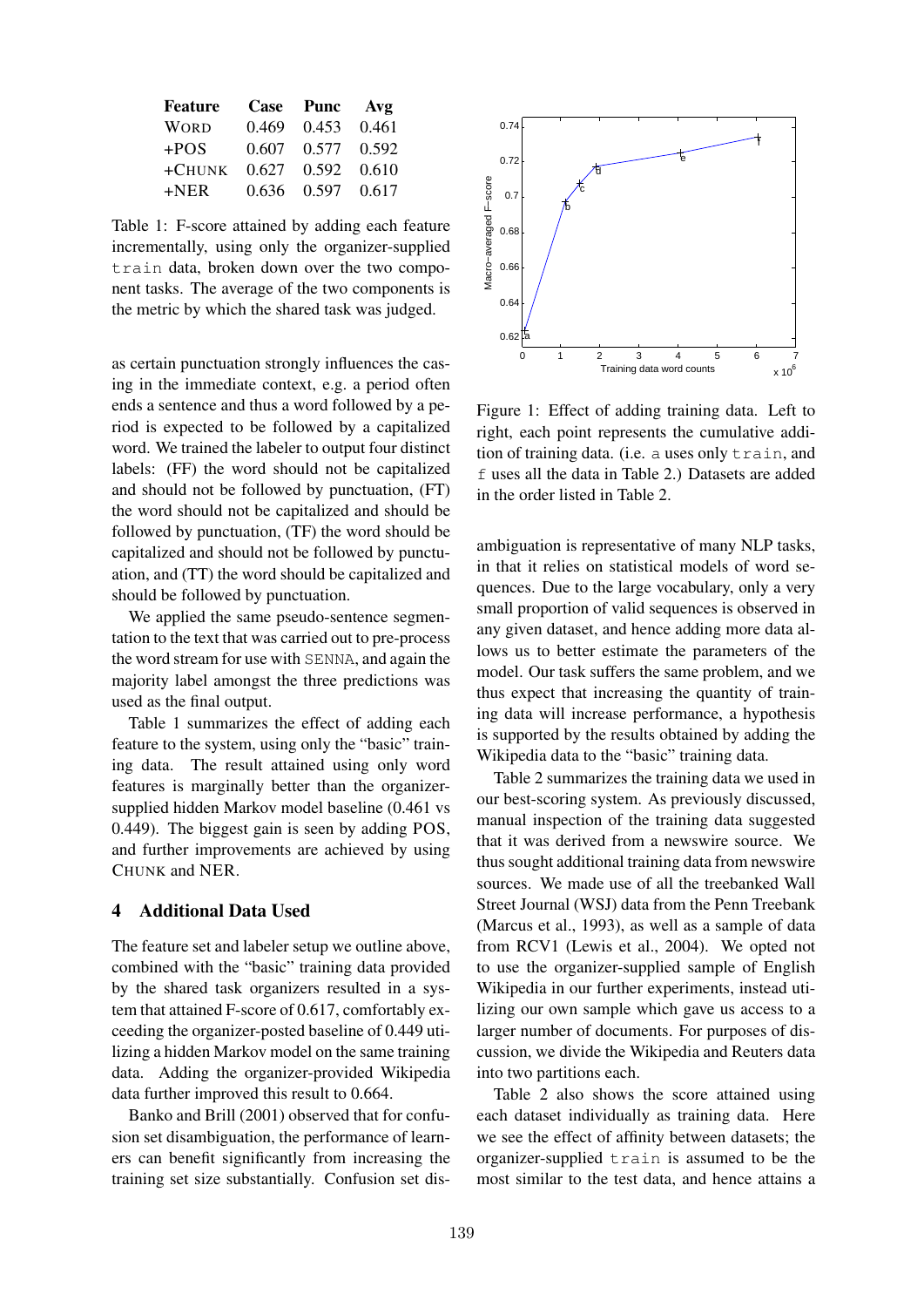| Label   | Source                       | Size (words) | <b>F-score</b> |
|---------|------------------------------|--------------|----------------|
| train   | <b>Competition Organizer</b> | 66371        | 0.617          |
| WST     | Wall Street Journal          | 1082959      | 0.617          |
| enwikil |                              | 372547       | 0.553          |
| enwiki2 | English Wikipedia            | 383368       | 0.564          |
| reut1   | <b>Reuters RCV1</b>          | 2244959      | 0.604          |
| reut2   |                              | 2052119      | 0.606          |

Table 2: Datasets used in our best-scoring system. F-score is the macro-averaged F-score for the task attained by using each dataset individually as training data, using the full feature set.

high score despite having a relatively low word count. An interesting comparison can be made with the  $ws$  j result, where much more data is required to attain the same score. Figure 1 illustrates the effect of training models on successively greater amounts of training data. The order in which data was added for Figure 1 was largely arbitrary, though several trends can be observed: adding each successive dataset reduces the improvement obtained per word added, and for each of Wikipedia and RCV1, adding the same amount of data results in a near-linear increase in performance.

#### 5 Negative Results

CRFSUITE is not able to train a model incrementally, and so adding additional training data required retraining the entire model from scratch. We attempted to circumvent this problem by implementing a voting system over models from different partitions of the training data, but found that the performance was not competitive with the monolithic model.

We also tested  $\text{crfsgd}$ <sup>3</sup> but found that CRFSUITE was faster and attained slightly better F-score for comparable setups. We believe that the default parametrization of the CRF model differs slightly between tools, but did not investigate.

Much of the additional training data we used was pre-tokenized in Penn Treebank format, which utilizes special sequences to represent different types of brackets. As the organizer-supplied data did not follow this convention, we tested "deescaping" the Penn Treebank brackets (e.g. converting  $-LCB-$  back to  $\{ \}$ . Surprisingly, we found that this actually reduced our F-score, though the reasons for this remain unclear.

We introduced gazetteer features on the basis of observing that despite low recall, the NER features produced by SENNA had an overall positive impact on our task score. Our gazetteer features are based on word lists of common named entities. For place names, we used data from GeoNames.<sup>4</sup> and for first names we used a wordlist included with Apple's OS X. We used each wordlist to produce a single Boolean feature indicating whether the word was present in the given wordlist. This approach showed some promise in internal crossvalidation, but was abandoned as we found that it did not improve our score on the leaderboard.

#### 6 Further Work

The CRF feature template (i.e. the set of rules for generating sequential features) that we used was derived with minimal modification from a template for a chunking task. Tuning the template to this task may yield further improvements. Furthermore, CRFs are able to provide a probability distribution over labels, and this information may be useful in weighting a voting approach to model combination. Finally, the amount of data we used was primarily limited by computation resources available, so it is likely that increasing data quantity will further improve performance.

#### 7 Conclusion

In this paper we detailed the winning entry to the ALTA 2013 Shared Task. We treat the task as a sequence labeling problem, jointly learning the casing and punctuation labels. We implemented a classifier using conditional random fields, trained using linguistic features extracted using off-theshelf tools, using a simple windowing approach to generate pseudo-sentences. We find that the linguistic features out-perform simple word features, and that further improvements can be made by further adding training data. We briefly discussed

<sup>3</sup>http://leon.bottou.org/projects/sgd

<sup>4</sup>http://www.geonames.org